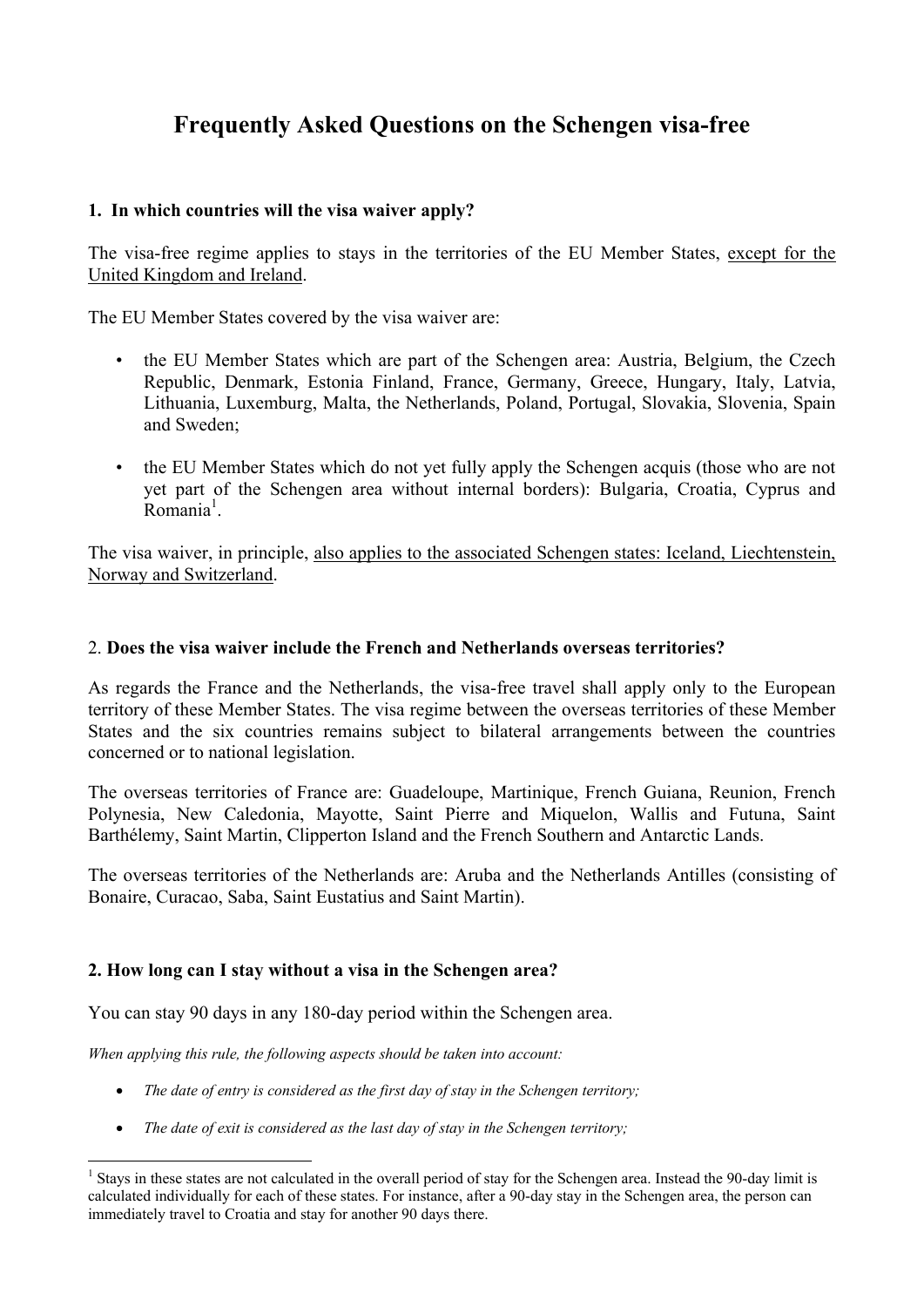- *The 180-day reference period is not fixed. It is a moving window, based on the approach of <i>looking backwards at each day of the stay (be it at the moment of entry or at the day of an actual check, such as inland police control or border check upon departure);*
- *Absence for an uninterrupted period of 90 days allows for a new stay for up to 90 days.*

*It should be noted that periods of previous stay authorised under a residence permit or a long-stay visa are not taken into account in the calculation of the duration of visa-free stay. Residence permits and long-stay visas are subject to different rules and the above explanations and calculations do not apply to them.* 

## **3. Can I enter the Schengen area more than one time during that period?**

Yes, you can. However you must carefully calculate your days of stay as the overall period of stay must not exceed the overall total of 90 (ninety) days of stay within any 180-days period (see above).

## **4. What travel documents are needed in order to enjoy visa-free travel to the Schengen area?**

A passport issued within the previous 10 years and valid for at least three months after the intended date of departure from the Schengen area.

## **5. Does the visa waiver give you the right to enter the territory of the Schengen States?**

The visa waiver does not give an unconditional right of entry and stay. The Member States have the right to refuse entry and stay in their territories if one or more of the entry conditions are not met.

For stays not exceeding 90 days in any 180-day period, the entry conditions for third-country nationals are the following:

- (a) possession of a valid travel document *(see question 4)* or documents authorising them to cross the border;
- (b) justifying the purpose and conditions of the intended stay, having sufficient means of subsistence, both for the duration of the intended stay and for the return;
- (c) not to be a person for whom an alert has been issued in the Schengen Information System (SIS) for the purposes of refusing entry;
- (d) not to be considered to be a threat to public policy, internal security, public health or the international relations of any of the Member States, in particular where no alert has been issued in Member States' national data bases for the purposes of refusing entry on the same grounds.

#### **6. What documents do I need to show to the immigration officer at the port of entry?**

You need to show your passport. In addition, you might be asked to also show documents proving your purpose and conditions of stay (for example tickets for further journeys and return tickets; reservation of accommodation; invitation letter in case of visits, conferences or events; school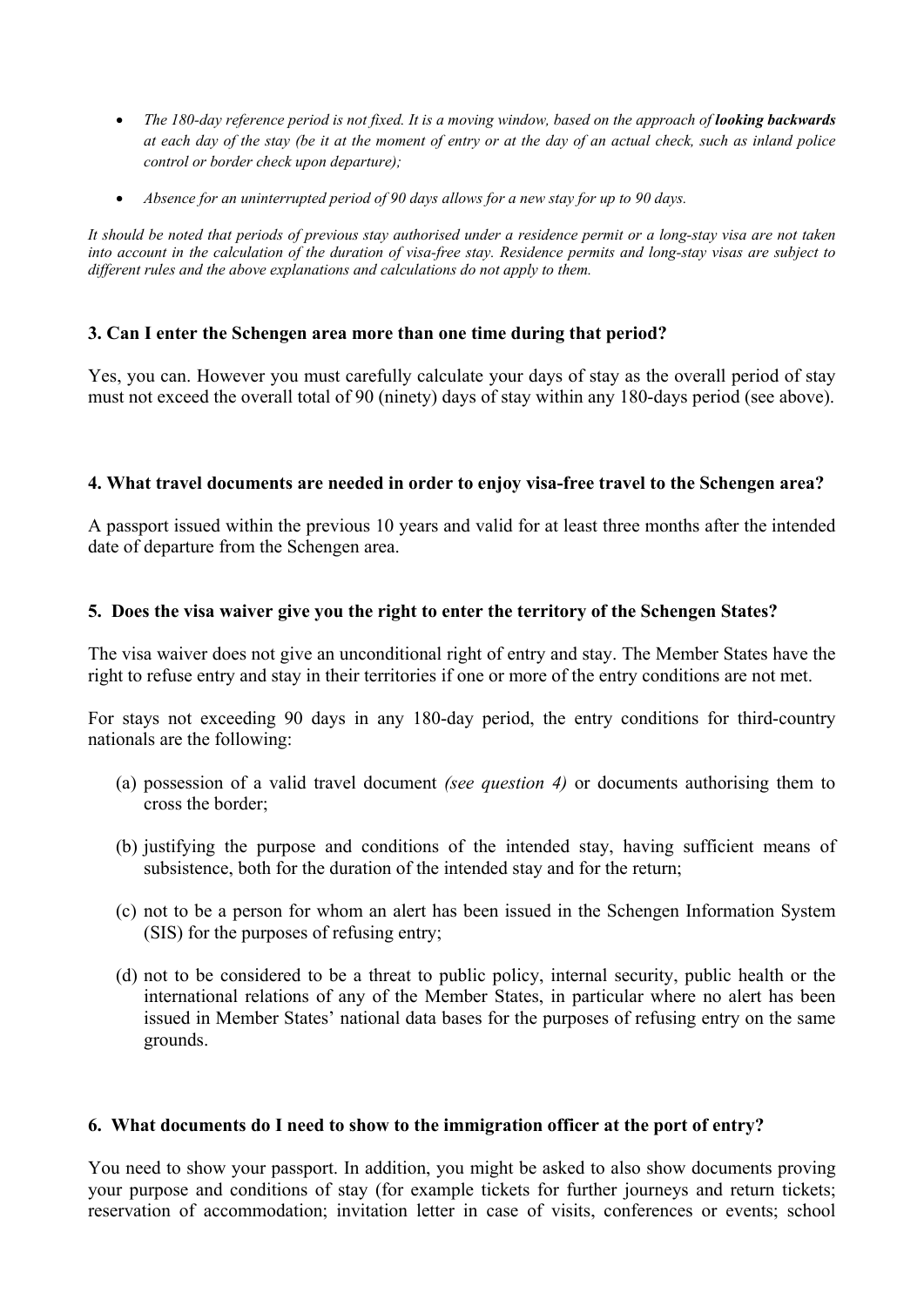enrolment certificate in case of study etc.)<sup>2</sup> as well as evidence of sufficient means of subsistence (see below).

# **7. How much money do I need to have with me in order to travel to the Schengen area?**

According to Article 5(3) of the Schengen Border Code: "*means of subsistence shall be assessed in accordance with the duration and the purpose of the stay and by reference to average prices in the Member State(s)concerned for board and lodging in budget accommodation, multiplied by the number of days stayed."* 

The verification that the third-country national concerned has sufficient means of subsistence for the duration and purpose of the intended stay, for his/her return to the country of origin or transit to a third country or that he/she can obtain these means legally. In order to assess the means of subsistence, the reference amounts set by each Schengen State<sup>3</sup> must be taken into account.

The verification of sufficient means of subsistence may be based on cash, travellers' cheques and credit cards in the third-country national's possession. Declarations of sponsorships, where such declarations are provided for by national legislation and letters of guarantee/invitation from hosts, as defined by national legislation, in case the third-country national is staying with a host, may also constitute evidence of sufficient means of subsistence.

The validity of a credit card can be verified by contacting the issuing company or by using other facilities available at the border crossing point (e.g. exchange offices).

Invitation from hosts can be verified by contacting the host directly or by verifying the host's good faith through the national contact points of the Member States in which the host resides.

# **8. Is travel medical insurance always necessary in order to travel in Schengen area?**

Travel medical insurance is not mandatory for visa-free third country nationals. Nonetheless, it is recommended to get one in case of travel to the Schengen countries.

# **9. For which purposes can I travel without a visa to the Schengen area?**

You can come as a tourist, to visit friends or family, to attend cultural or sports events or exchanges, business meetings, for journalistic or media purposes, medical treatment, for short-term studies or training and any similar activities.

However, the visa waiver does not apply to persons travelling for the purpose of carrying out a paid activity in the Member States, i.e. for those who come to work in the EU (see question below).

# **10. Do I need a visa to work in the Schengen area for less than 90 days?**

 $\overline{a}$ 

 $2$  The non-exhaustive list of supporting documents can be found in Annex 1 to Regulation 562/2006 (Schengen Borders Code):

http://eur-lex.europa.eu/legal-content/EN/TXT/?qid=1429693745130&uri=CELEX:02006R0562-20131126 Some MS have set reference amounts and notified to the Commission:

http://ec.europa.eu/home-affairs/doc\_centre/borders/borders\_rights\_en.htm#notifications See also: http://ec.europa.eu/dgs/home-affairs/e-library/documents/policies/borders-andvisas/schengen/docs/lists\_of\_ms\_notifactions\_article\_34\_en.pdf - page 3